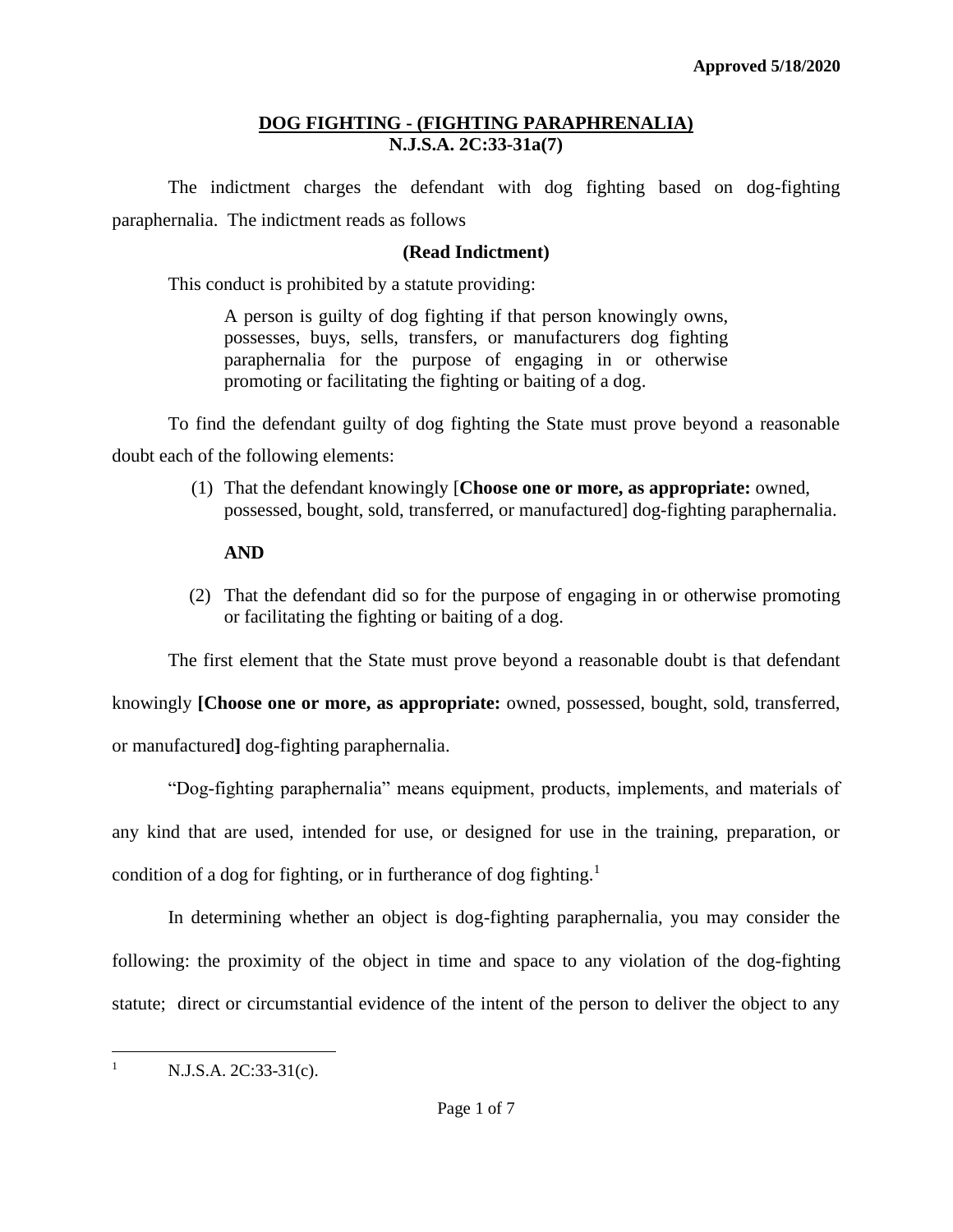person whom the person in possession of the object knows, or should reasonably know, intends to use the object to violate the dog-fighting statute; oral or written instructions concerning its use provided with, or found in the vicinity of, the object; descriptive materials accompanying the object which explain or depict its use; and any other relevant factors. $2$ 

## **[IF POSSESSION IS CHARGED, CHARGE AS FOLLOWS]**

To "possess" an item under the law, one must have a knowing, intentional control of that item accompanied by a knowledge of its character. So, a person who possesses an item such as **(**

**IDENTIFY RELEVANT ITEM(S)**) must know or be aware that he/she

possesses it, and he/she must know what it is that he/she possesses or controls **(that it is** 

**)**. **[WHERE APPLICABLE, charge: Possession cannot merely be a passing control, fleeting or uncertain in its nature.**] In other words, to "possess" an item, one must knowingly procure or receive an item or be aware of his/her control thereof for a sufficient period of time to have been able to relinquish his/her control if he/she chose to do so.

The State must prove beyond a reasonable doubt that a possessor acted knowingly in possessing the item. A person acts knowingly with respect to the nature of his/her conduct or the attendant circumstances if he/she is aware that his/her conduct is of that nature, or that such circumstances exist, or he/she is aware of the high probability of their existence. A person acts knowingly as to a result of his/her conduct if he/she is aware that it is practically certain that the conduct will cause such a result. Knowing, with knowledge, or equivalent terms have the same meaning.

Knowledge is a condition of the mind. It cannot be seen. It can only be determined by inferences from conduct, words or acts. Therefore, it is not necessary for the State to produce

<sup>2</sup> N.J.S.A. 2C:33-31(a)(7).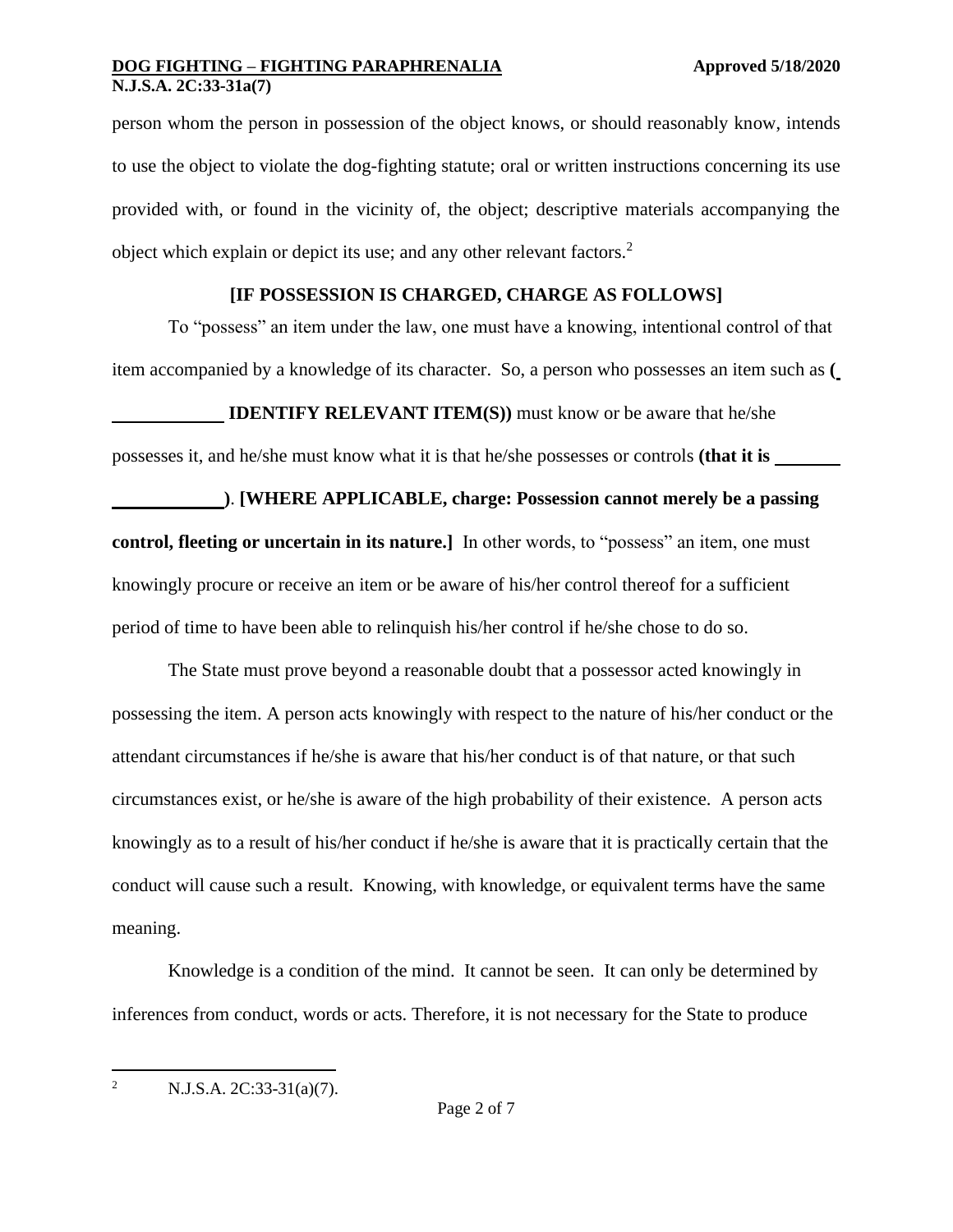witnesses to testify that a particular defendant stated, for example, that he/she acted with knowledge when he/she had control over a particular thing. It is within your power to find that proof of knowledge has been furnished beyond a reasonable doubt by inference which may arise from the nature of the acts and the surrounding circumstances.

A person may possess (an item) even though it was not physically on his/her person at the time of the arrest, if he/she had in fact, at some time prior to his/her arrest, had control over it.

Possession means a conscious, knowing possession, either actual or constructive.

## **[CHARGE THOSE FOLLOWING PARAGRAPHS AS APPLY TO YOUR CASE]**

# **ACTUAL POSSESSION**

A person is in actual possession of an item when he/she first, knows what it is: that is,

he/she has knowledge of its character, and second, knowingly has it on his/her person at a given time.

# **CONSTRUCTIVE POSSESSION<sup>3</sup>**

Possession may be constructive instead of actual. As I just stated, a person who, with

knowledge of its character, knowingly has direct physical control over an item at a given time is

in actual possession of it.

Constructive possession means possession in which the possessor does not physically

have the item on his/her person but is aware that the item is present and is able to and has the

<sup>3</sup> In State v. Spivey, 179 N.J. 229 (2004), the New Jersey Supreme Court affirmed a conviction under N.J.S.A. 2C:39-4.1(a), Possession of a Firearm While Committing Certain Drug Offenses. There, the Court noted that the statute suggests a temporal and spatial link between possession of the firearm and the drugs. The Court held: "The evidence must permit the jury to infer that the firearm was accessible for use in the commission of the [drug] crime." In the appropriate case, therefore, the possession charge may be supplemented by this language.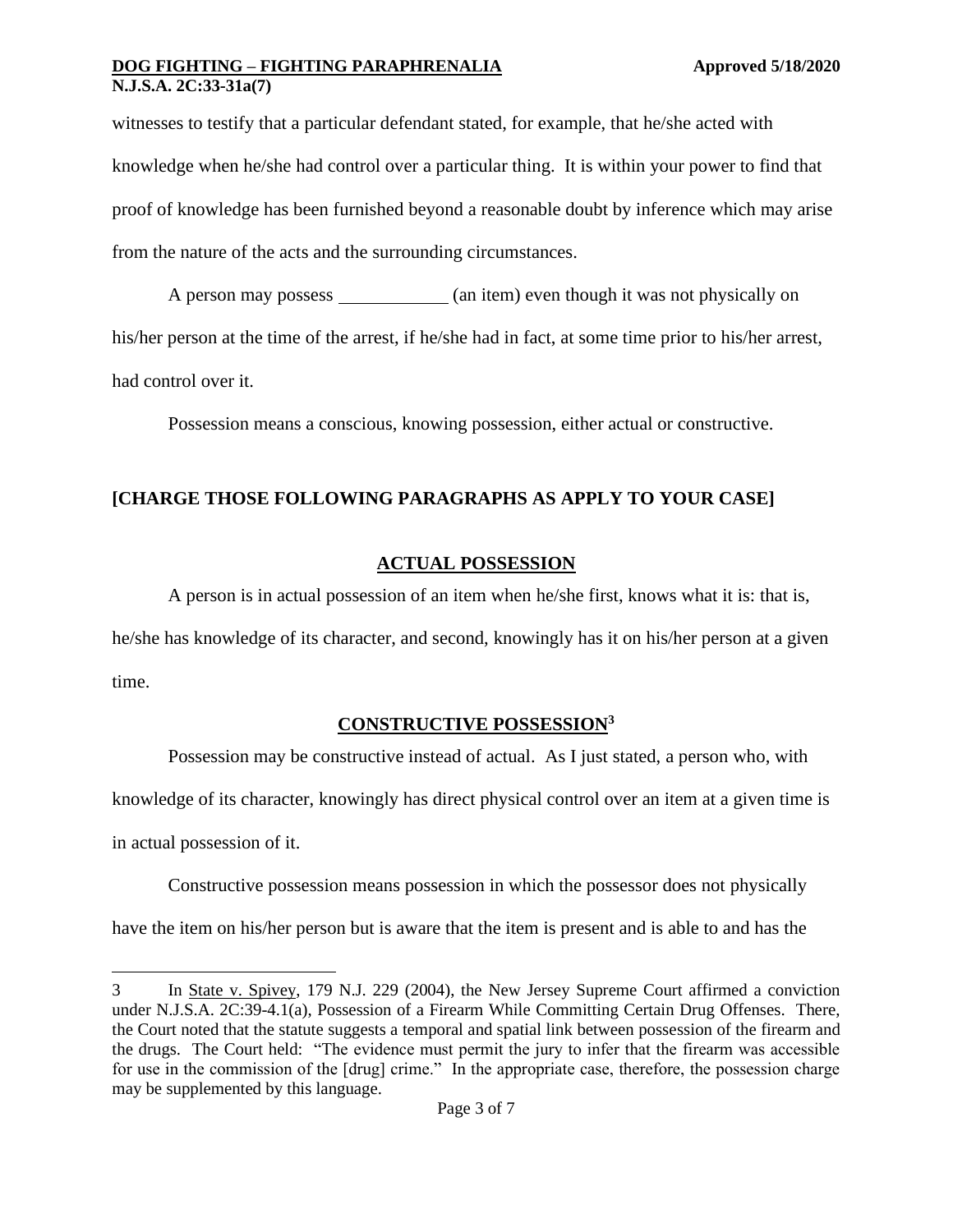intention to exercise control over it. So, someone who has knowledge of the character of an item and knowingly has both the power and the intention at a given time to exercise control over it, either directly or through another person or persons, is then in constructive possession of that item.

## **[MERE PRESENCE – Read if Appropriate<sup>4</sup> ]**

Defendant's mere presence at or near a place where [contraband] is/are discovered is not in itself, without more, proof beyond a reasonable doubt that defendant was in constructive possession of [that contraband]. It is, however, a circumstance to be considered with the other evidence in determining whether the State has proven possession of the [contraband] beyond a reasonable doubt.

Where defendant is one of the persons found in the area where [contraband] is/are discovered, you may not conclude, without more, that the State has proven beyond a reasonable doubt that he/she had possession of the [contraband] unless there are other circumstance(s) tending to permit such an inference to be drawn.<sup>5</sup> Such evidence can include, but is not limited to [choose as appropriate]**:** placement and accessibility of the [contraband]; defendant's access to and connection with the place where the [contraband] was/were found; his/her proximity to the place where the [contraband] was/were found; his/her demeanor when confronted by police after the [contraband] was/were found; whether defendant made any inculpatory statements after the [contraband] was/were found; whether defendant possessed other [contraband] on his/her person

<sup>4</sup> State v. Randolph, 228 N.J. 566, 590-593 (2017).

<sup>5</sup> State v. Jackson, 326 N.J. Super. 276, 280 (App. Div. 1999); See State v. Brown, 80 N.J. 587, 593 (1979) and State v. Sapp, 71 N.J. 476 (1976), rev'd on dissent 144 N.J. Super. 455, 460 (1975).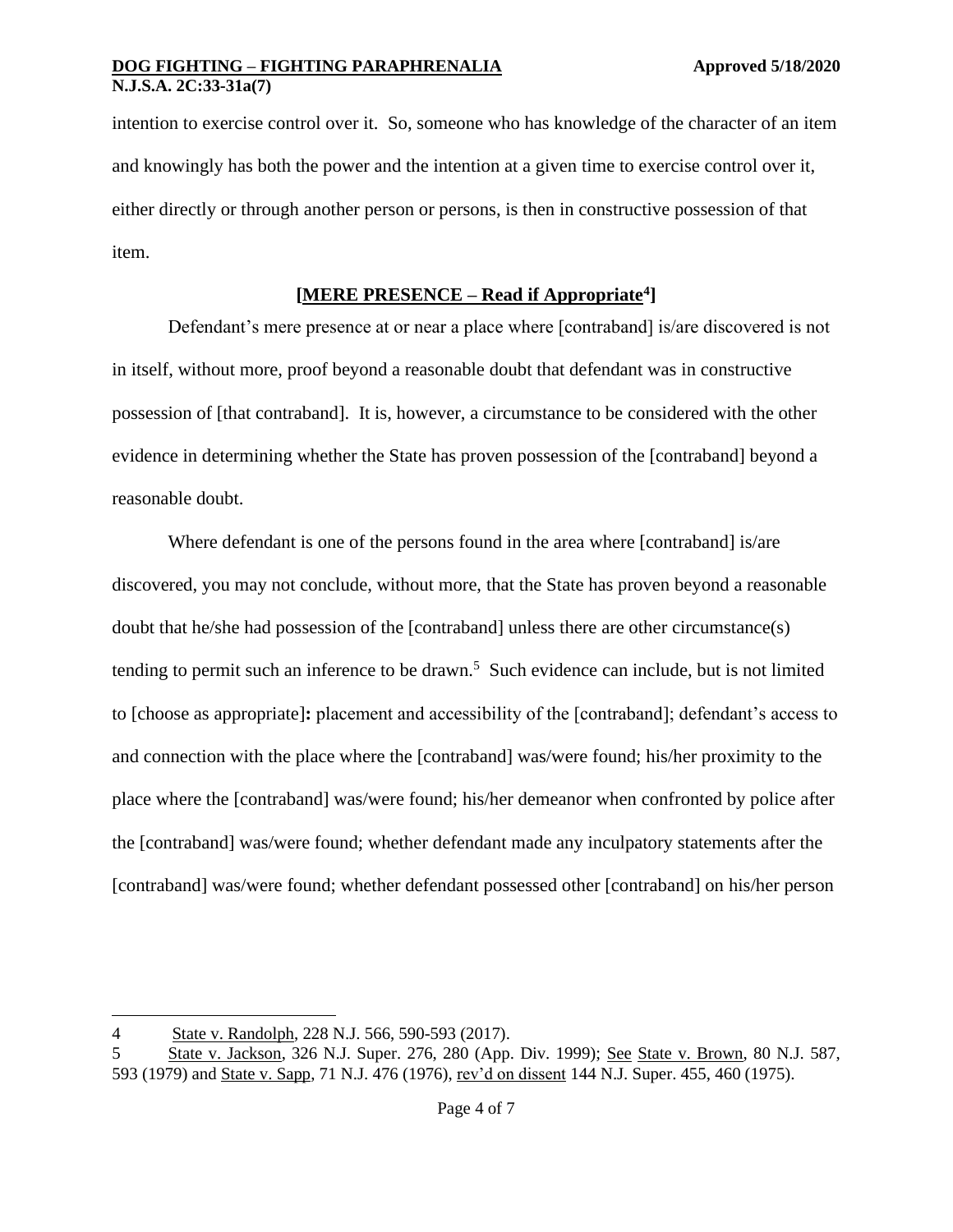or property when the [contraband] was/were found; [any other evidence deemed part of the totality of circumstances].<sup>6</sup>

In summary, the State must prove more than defendant's mere presence at the time that the [contraband] was/were found. There must be other circumstance(s) tying defendant to the [contraband] in order for the State to prove constructive possession beyond a reasonable doubt.<sup>7</sup>]

### **JOINT POSSESSION**

Possession may be sole or joint. If one person alone has actual or constructive possession of an item, possession is sole. If two or more persons share actual or constructive knowing possession of an item, possession is joint.

### **[RESUME CHARGE]**

A person acts knowingly with respect to the nature of their conduct or the attendant circumstances if they are aware that their conduct is of that nature, or that such circumstances exist, or the person is aware of a high probability of their existence.

A person acts knowingly with respect to a result of their conduct if they are aware that it is practically certain that his/her conduct will cause such a result. "Knowing," "with knowledge," or equivalent terms have the same meaning.<sup>8</sup>

The second element that the State must prove beyond a reasonable doubt is that the defendant **[Choose one or more, as appropriate:** owned, possessed, bought, sold, transferred,

<sup>6</sup> State v. Randolph, 228 N.J. at 590-593, citing State v. Palacio, 111 N.J. 543, 549-54 (1988) and State v. Shipp, 216 N.J. Super. 662, 664-66 (App. Div. 1987). See Palacio, Shipp, and State v. Montesano, 298 N.J. Super. 597, 615 (App. Div. 1997), certif. denied 150 N.J. 27 (1997), for circumstances more specifically related to presence in or near an automobile in which drugs are found.

<sup>7</sup> State v. Whyte, 265 N.J. Super. 518, 523 (App. Div. 1992), aff'd o.b. 133 N.J. 481 (1993); Jackson, 326 N.J. Super. at 280.

<sup>8</sup> N.J.S.A. 2C:2-2(b)(2).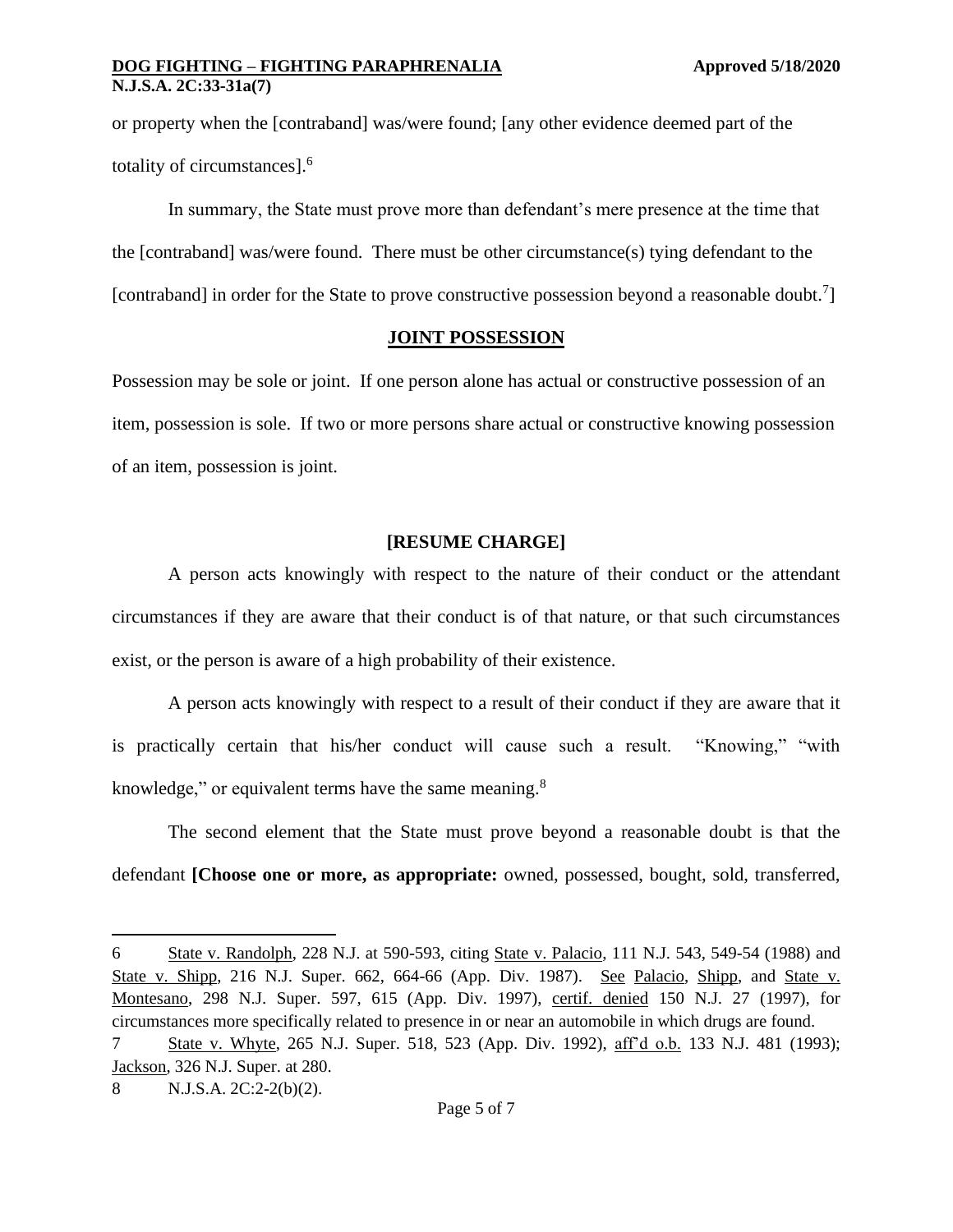or manufactured**]** the dog-fighting paraphernalia for the purpose of engaging in, or otherwise promoting or facilitating, the **[Choose as appropriate:** fighting or baiting**]** of a dog.

For purposes of this section, "bait" means to attack with violence, to provoke, or to harass a dog with one or more animals for the purpose of training the dog for, or to cause a dog to engage in, a fight with or among other dogs.<sup>9</sup>

A person acts purposely with respect to the nature of their conduct or a result thereof if it is their conscious object to engage in conduct of that nature or to cause such a result. A person acts purposely with respect to attendant circumstances if they are aware of the existence of such circumstances, or they believe or hope that the circumstances exist. "With purpose," "designed,", "with design," or equivalent terms have the same meaning.<sup>10</sup>

Purpose and knowledge are conditions of the mind that cannot be seen and can only be determined by inferences from conduct, words or acts. A state of mind is rarely susceptible of direct proof but must ordinarily be inferred from the facts. Therefore, it is not necessary, members of the jury, that the State produce witnesses to testify that an accused said they had a certain state of mind when they engaged in a particular act. It is within your power to find that such proof has been furnished beyond a reasonable doubt by inference which may arise from the nature of their acts and their conduct, and from all they said and did at the particular time and place, and from all of the surrounding circumstances.<sup>11</sup>

If you find that the State did prove beyond a reasonable doubt all of the elements of the crime of dog fighting based on dog-fighting paraphernalia, then you must find the defendant guilty.

<sup>&</sup>lt;sup>9</sup> N.J.S.A. 2C:33-31(c).<br><sup>10</sup> N.J.S.A. 2C:2(b)(1).

<sup>&</sup>lt;sup>10</sup> N.J.S.A. 2C:2(b)(1).<br><sup>11</sup> N.J.S.A. 2C:2.2

N.J.S.A. 2C:2-2.